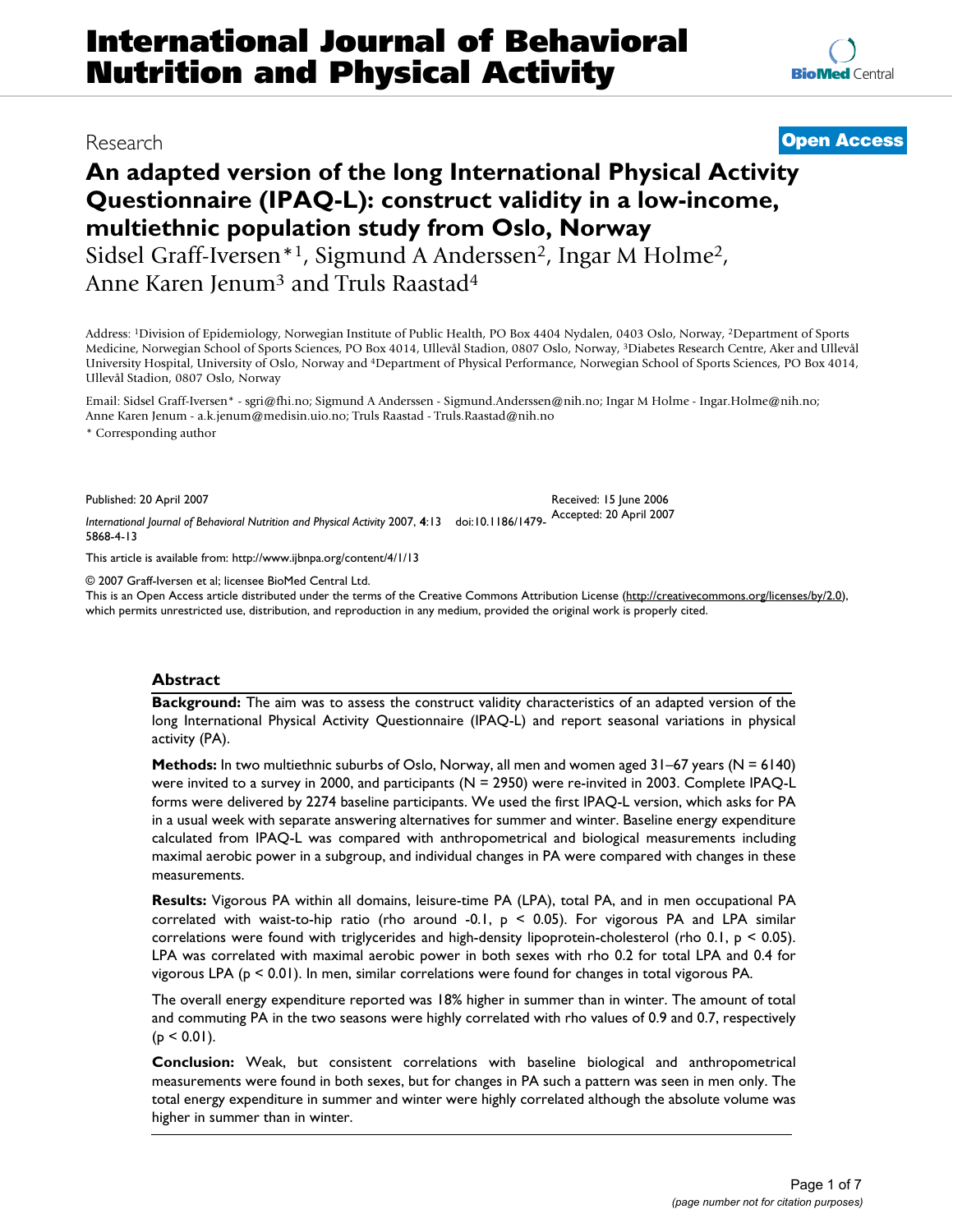## **Background**

The International Physical Activity Questionnaire (IPAQ) was developed in the late 1990s to obtain internationally comparable data on health-related physical activity (PA) [1,2]. Reliability and validity results for the first versions of IPAQ were reported in 2003, showing correlations (rho) with motion detectors of 0.30–0.33 [2]. Later, a revised IPAQ-L version has been launched [1]. Both versions measure vigorous and moderate PA at work, for transportation, on the domestic and the leisure-time arena and time spent sitting on a weekday and on a weekend day. As different from the first, the revised version does not aim to measure low-intensity PA. The first version had alternative forms assessing PA in "a usual week" and "the last 7 days", respectively, but after the revision the latter form is recommended.

The assessment of criterion validity for a PA questionnaire implies the use of a direct method, such as measurement by motion detector, doubly labelled water technique or direct observation of PA [3,4]. Validation by use of a direct method is needed to estimate the absolute amount of PA and most relevant when monitoring adherence to health enhancing PA recommendations. Most often, only modest associations of self-reports with accelerometers and other direct PA measures are reported, as with the first IPAQ version [2]. However, for cohort studies relating PA to health outcomes, questionnaires are expected to rank the study population by categories of habitual PA over a longer time period. For this purpose precise absolute estimates of PA are not critically important, and a questionnaire's consistency with variables known to be related to PA, such as body mass index (BMI), indicators of lipid and glucose metabolism, maximal aerobic power and muscular strength are relevant validation characteristics [4]. Such correlations have been referred to as indirect or construct validity [4,5].

The Romsås in Motion Study was a quasi-experimental population-based community study set up in 2000 to promote PA and evaluate a theory-based, multi-component and multilevel intervention in low-income, multiethnic districts of Oslo with high mortality rates [6,7]. Based on the promising preliminary report from the validation of the IPAQ [8], we decided to include IPAQ-L as well as two short leisure time PA (LPA) questionnaires measuring habitual PA and previously used in health surveys in Norway [6]. As outdoor PA is heavily influenced by weather and season, we used the self-administered IPAQ-L in the version assessing PA in a usual week [2] adapted to Nordic countries with separate questions for summer and winter [6]. The aim of this paper is to present the associations of PA expenditure measured by this version of IPAQ-L with anthropometrical and biological measurements [6] and aerobic power [9] and to report the seasonal variations in PA measured with IPAQ-L.

## **Materials and methods**

The study is based on data from the Romsås in Motion community based intervention study. The total population 31–67 years of age in the intervention district (Romsås) and an age-matched sample from a control district with similar population characteristics were invited  $(N =$ 6140). The questionnaires, measurements and main results have been described earlier [6,7]. The main survey questionnaire (Q1), filled in at home, prior to the attendance, provided information on general health, specific diseases and smoking habits, short questions on LPA and education attainment. A supplementary form, handed out by the survey team (Q2), contained an adapted version of IPAQ-L and questions on psychosocial variables related to PA. Q2 could be filled in on site or returned by prepaid mail. Both questionnaires were available in Norwegian, English, Urdu, Turkish, Vietnamese and Tamil. Three sport science students encouraged the filling-in and noted problems that were presented, not, however, by systematic interviews.

Based on demographic and socio-economic variables, the baseline participants ( $N = 2950$ , 48%) were fairly representative of the invited population [6]. A total of 2274 persons (77%) completed IPAQ-L in Q2, and 2240 subjects (men: 1068, women: 1372) had data on relevant survey measurements and were included in the analyses. Baseline participants still alive and living in the Oslo area in 2003 ( $N = 2644$ ) were invited to the follow-up survey in 2003, 1766 (67%) attended [7], and 1271 had complete IPAQ-L forms at both surveys (conducted during the spring, from March to May). In the intervention district, participants were invited to fitness tests shortly after both surveys [9], and 162 men and 231 women with complete survey data took part in this test at baseline.

The Regional Ethics Committee and the Norwegian Data Inspectorate approved the study protocol. The participants included in analysis have given written consent for the use of their data.

#### *Anthropometrical and biological measurements*

Body weight (in kg, one decimal) and height (in cm, one decimal) were measured in light clothes with an electronic device (DS 102, Arctic Heading, Norway) [6]. BMI was calculated as kg/m2. The waist and hip circumferences were measured with light clothes in standing position with a flexible steel device, the waist at the maximum measure around umbilicus and the hip at its maximum. Waist-tohip ratio was computed as waist circumference/hip circumference.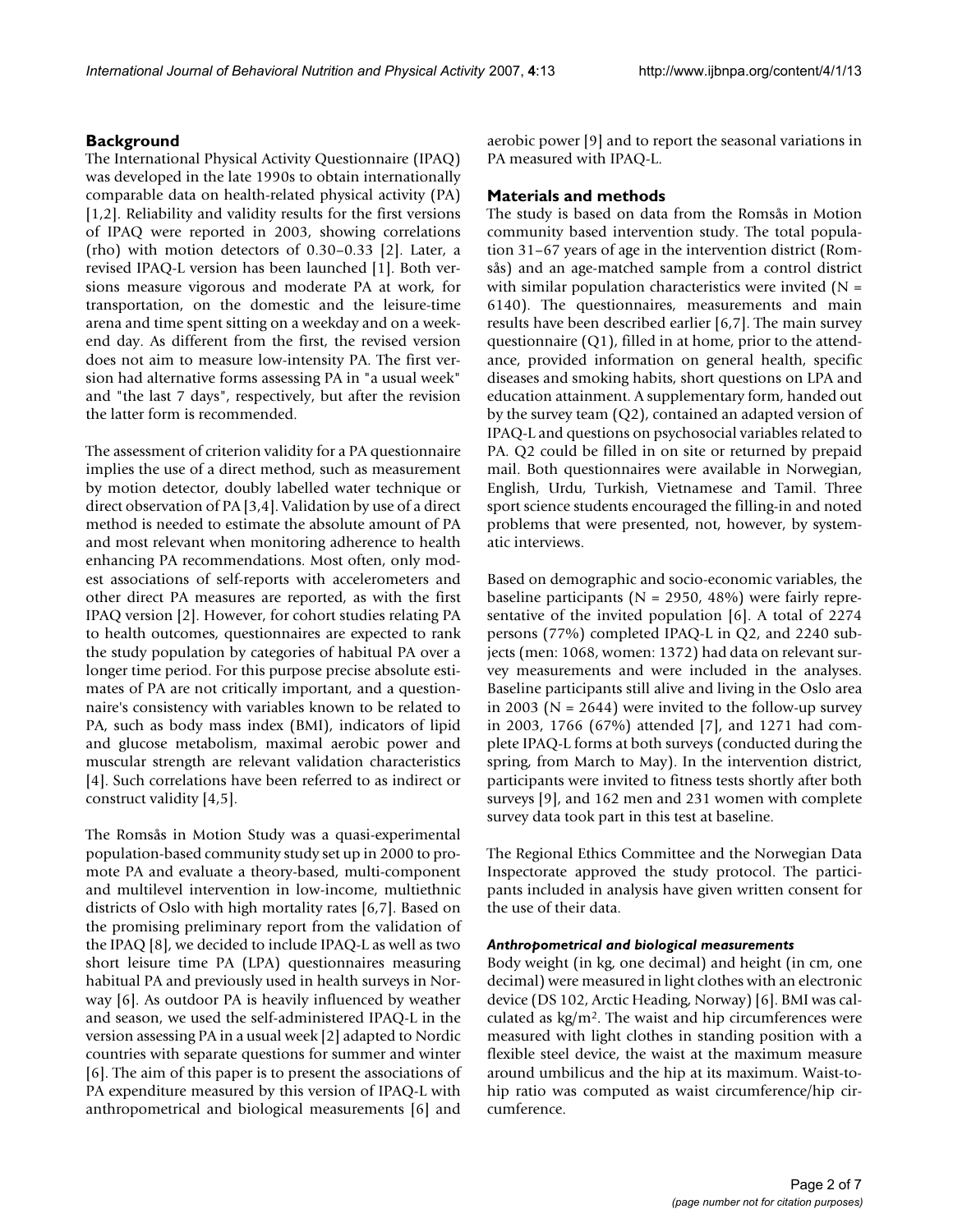Resting blood pressure and heart rate were measured with Dinamap, model 8100/8101, Criticon, Tampa, USA, according to established standards [6]. Non-fasting blood samples were analysed for serum total cholesterol (TC), high-density lipoprotein (HDL)-cholesterol, triglycerides (TG) and glucose.

Aerobic power was estimated by a walk test, with two kilometre of fast walking at constant speed and measurement of heart rate at the finish line (the UKK walk test) [9]. Maximal aerobic power (maximal oxygen consumption in millilitre per kg body weight per minute) and a fitness index, giving aerobic power as a percentage of the predicted sex-specific age mean, were calculated based on time spent and heart rate [9].

# *The Romsås study version of IPAQ-L*

We used the original IPAQ-L, usual week form, adapted to Nordic seasonal variation. This version included the assessment of walking and biking at low intensity, and had 31 questions in contrast to the 27 questions of the revised version [1]. The subjects were asked to recall the number of days, hours and minutes they engaged in PA of different intensities in each PA domain. Bouts of PA of 10 minutes' duration or more were to be reported and the intensity graded as vigorous or moderate. Walking and bicycling were classified as fast, moderate or slow. We asked for PA in summer and winter using double sets for most questions (a total of 59 questions).

IPAQ-L was used to assess energy expenditure in total, by moderate and vigorous intensity, and by each activity domain including time spent sitting [1,2]. Energy expenditure is expressed as metabolic equivalents multiplied with time in minutes per week (METs\*minutes\*week-1, abbreviated METs-min) [9]. One MET is defined as 3.5 ml  $O_2 \times$  kg<sup>-1</sup> × min<sup>-1</sup>. Sitting is set to 1 equivalent, slow walking to 2.2, moderately fast walking to 3.3, fast walking to 5, slow cycling to 4, moderate fast cycling to 6, fast cycling to 8, general moderate PA to 4 and general vigorous PA to 8 metabolic equivalents.

## *Statistical analysis*

Low education was defined as 12 years' or shorter of formal education and low income as less than the median. Immigrants born in Western Europe, North America, Australia and New Zealand were categorised as westerners and all other immigrants as non-westerners. For the analyses the numbers vary somewhat according to attendance and valid measurements. METs-min computed from IPAQ-L was used as a continuous variable.

Differences between two groups were identified by chi square, unpaired t-tests or Mann-Withney-tests. The correlations of self-reported PA with anthropometrical and biological measurements were assessed by use of Spearman's rank correlation coefficient (rho). Changes from 2000 to 2003 were correlated by use of individual delta values computed for PA and relevant indicators. Correlations were tested for significance by the Z-test. All p-values are two-tailed. Data analyses were performed with SPSS 12.0 (SPSS, Inc. Chicago, IL, USA).

# **Results**

Participants completing the IPAQ-L had higher educational and employment attainment, better health in general and higher commitment to vigorous LPA compared to non-adherers (Table 1). Non-western immigrants constituted 24% of the invited population, 22% of the survey participants, and 16% of the IPAQ-L population.

The METs-min distributions were skewed in all PA domains except time spent sitting, with the mode at zero or next to it, most marked for occupational PA. LPA and commuting PA combined constituted 24% of the METsmin in men and 26% in women. Occupational PA contributed with one third of the METs-min for those employed. Time spent sitting was close to the normal distribution with a median value of 38 hours per week, and significantly more time was spent sitting by persons with high versus low education ( $p < 0.001$ ). Of the total METsmin computed from IPAQ-L, 27% referred to activities when sitting.

| Table 1: Characteristics of the Romsås in Motion Study participants by compliance to IPAQ-L |  |  |  |
|---------------------------------------------------------------------------------------------|--|--|--|
|                                                                                             |  |  |  |

| IPAQ-L complete,<br>$N = 2274$ | IPAQ-L missing or incomplete,<br>$N = 676$ | $P-value2$ |
|--------------------------------|--------------------------------------------|------------|
| 47.1(9.8)                      | 46.7(10.1)                                 | NS.        |
| 12.1(3.7)                      | 11.1(4.1)                                  | < 0.001    |
| 64                             | 57                                         | < 0.01     |
| 84                             | 60                                         | < 0.001    |
| 69                             | 58                                         | < 0.001    |
| 37                             | 47                                         | < 0.001    |
| 26.8(4.7)                      | 26.8(4.6)                                  | NS.        |
|                                |                                            |            |

<sup>1</sup>According to a short questionnaire on hard leisure-time physical activity (LPA) in the main study questionnaire [6]. <sup>2</sup>Chi-square test or unpaired ttest, p-values are two-tailed.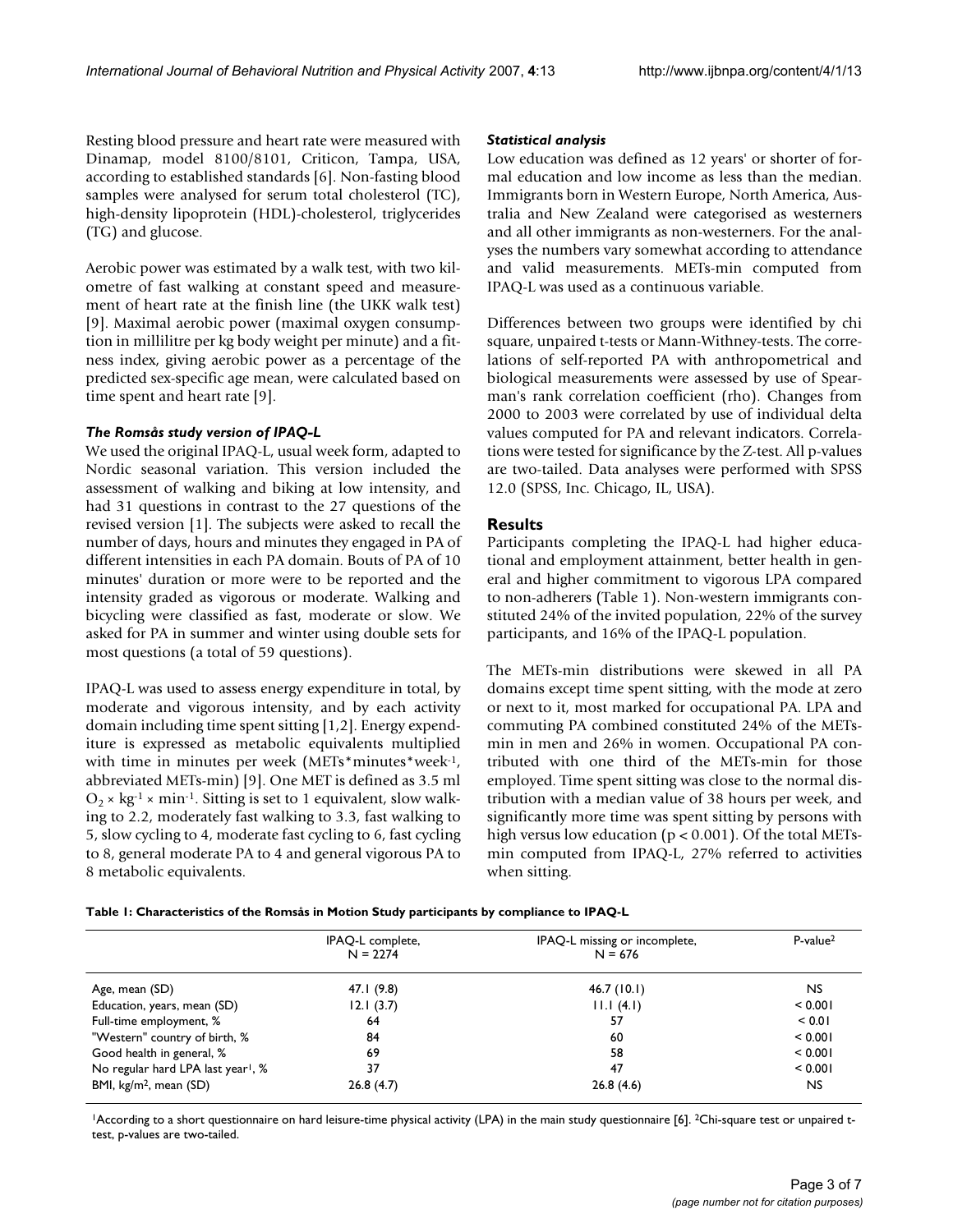# *Correlations of the adapted IPAQ-L with biological measurements*

For both men and women the strongest correlations between energy expenditure according to IPAQ-L and relevant measurements were found for vigorous LPA and for vigorous PA within all domains (Table 2). The correlations were statistically significant for all measures in the predicted direction, except for BMI and total vigorous PA in men. For vigorous LPA rho values of -0.14 with waist/ hip ratio (men) and -0.17 with TG (women) were reached. Total LPA and total PA within all domains were significantly correlated with some of the measurements only, and the rho values were slightly lower. In men, correlations with occupational PA were similar to those with total PA.

The rho values were slightly higher in women than in men for BMI, TG and glucose, but the reverse was seen for HDL-cholesterol and DBP (Table 2). In women total moderate PA and moderate LPA correlated negatively with SBP (rho  $-0.1$ ,  $p < 0.05$ , not shown in table), and moderate LPA showed a similar correlation with serum TC in both sexes.

In the sub-sample conducting the walk test, 51% of the men and 65% of the women reported no vigorous LPA. The correlations of PA measured by IPAQ-L with maximal aerobic power were 0.2 for total LPA and 0.3–0.4 for vigorous LPA ( $p < 0.01$ ).

Correlations between changes in PA and changes in biological measurements from 2000 to 2003 are shown in Table 3. In men, changes in vigorous PA within all domains were negatively correlated to changes in body weight (rho = -0.12) and positively with changes in HDLcholesterol (rho = 0.12). Change in vigorous LPA was positively correlated to change in  $VO<sub>2</sub>$  max (rho = 0.31), and change in total PA and occupational PA were correlated positively to change in HDL-cholesterol. In women, no correlations for changes were found in the total sample, whereas in the subgroup attending the walk tests, changes in total LPA was positively correlated to changes in the fitness index (rho =  $0.32$ ).

# *Seasonal and weekly variation in PA*

The total PA energy expenditure was 18% higher in summer than in winter ( $p < 0.01$ ) and was higher in summer in all domains except occupational PA. More time was spent sitting in winter than in summer, by 8% in men and 10 % in women ( $p < 0.01$ ). The amount of total and commuting PA in the two seasons were highly correlated with rho values of 0.91 and 0.68, respectively ( $p < 0.01$ ). The total number of METs-min by walks in weekends was higher by 43% ( $p < 0.01$ ) compared with working days. LPA in working days and weekends was highly correlated  $(rho = 0.54, p < 0.01)$ , as was time spent sitting  $(rho 0.61)$  $(men)$ , 0.67 (women),  $p < 0.01$ ).

| Table 2: Correlations of METs-min measured by IPAQ-L with measurements. Rho values. |  |
|-------------------------------------------------------------------------------------|--|
|-------------------------------------------------------------------------------------|--|

| MET <sub>s-min</sub>  | <b>DBP</b> | <b>BMI</b> | Waist/hip | <b>Triglycerides</b> | HDL-c.   | Glucose    |
|-----------------------|------------|------------|-----------|----------------------|----------|------------|
| Men. $N = 1068$       |            |            |           |                      |          |            |
| Total PA, all domains | $-08**$    | $-.02$     | $-12***$  | $-.03$               | .03      | $-.00$     |
| <b>Commuting PA</b>   | $-.02$     | $-01$      | $-.02$    | .01                  | .03      | .04        |
| Occupational PA       | $-08**$    | $-.03$     | $-09**$   | $-.01$               | $-.02$   | $-.07*$    |
| Domestic PA           | $-.02$     | .01        | $-.03$    | .01                  | $-.00$   | .03        |
| <b>LPA</b>            | $-.04$     | .01        | -.09**    | $-08**$              | .10**    | $-.03$     |
| Hours spent sitting   | $-0.02$    | .06        | .04       | $-01$                | .00.     | $-.03$     |
| PA by intensity       |            |            |           |                      |          |            |
| Vigorous LPA          | $-13***$   | $-.07*$    | $-14***$  | $-13***$             | $.12***$ | $-07*$     |
| Vigorous PA           | -.∣ **     | $-.04$     | $-12***$  | $-.07*$              | $.08**$  | $-07*$     |
| Moderate PA           | $-.05$     | $-01$      | $-.07*$   | .03                  | $-.02$   | .02        |
| Women, $N = 1372$     |            |            |           |                      |          |            |
| Total PA, all domains | $-07*$     | $-.04$     | $-09**$   | $-07**$              | .03      | -.09**     |
| <b>Commuting PA</b>   | $-0.05$    | $-0.05$    | $-.07*$   | $-.04$               | .04      | $-.02$     |
| Occupational PA       | $-.03$     | .02        | $-.02$    | $-.03$               | $-.00$   | $-.03$     |
| Domestic PA           | $-.03$     | $-.02$     | $-0.01$   | $-.02$               | .02      | $-.04$     |
| <b>LPA</b>            | $-.05$     | $-10**$    | $-13***$  | $-14***$             | .09**    | $-10^{**}$ |
| Hours spent sitting   | $.06*$     | .01        | $-01$     | $-.05$               | $-01$    | $-.03$     |
| PA by intensity       |            |            |           |                      |          |            |
| Vigorous LPA          | $-08**$    | -.09**     | $-12***$  | $-17***$             | $.07*$   | $-12***$   |
| Vigorous PA           | $-07**$    | $-06*$     | $-12***$  | $-13***$             | .08**    | $-10^{**}$ |
| Moderate PA           | $-06*$     | $-.02$     | $-.05$    | $-.03$               | $-.00$   | $-07*$     |

p-values according to Z-test: \*  $p < 0.05$ ; \*\*  $p < 0.01$ ; \*\*  $p < 0.001$ .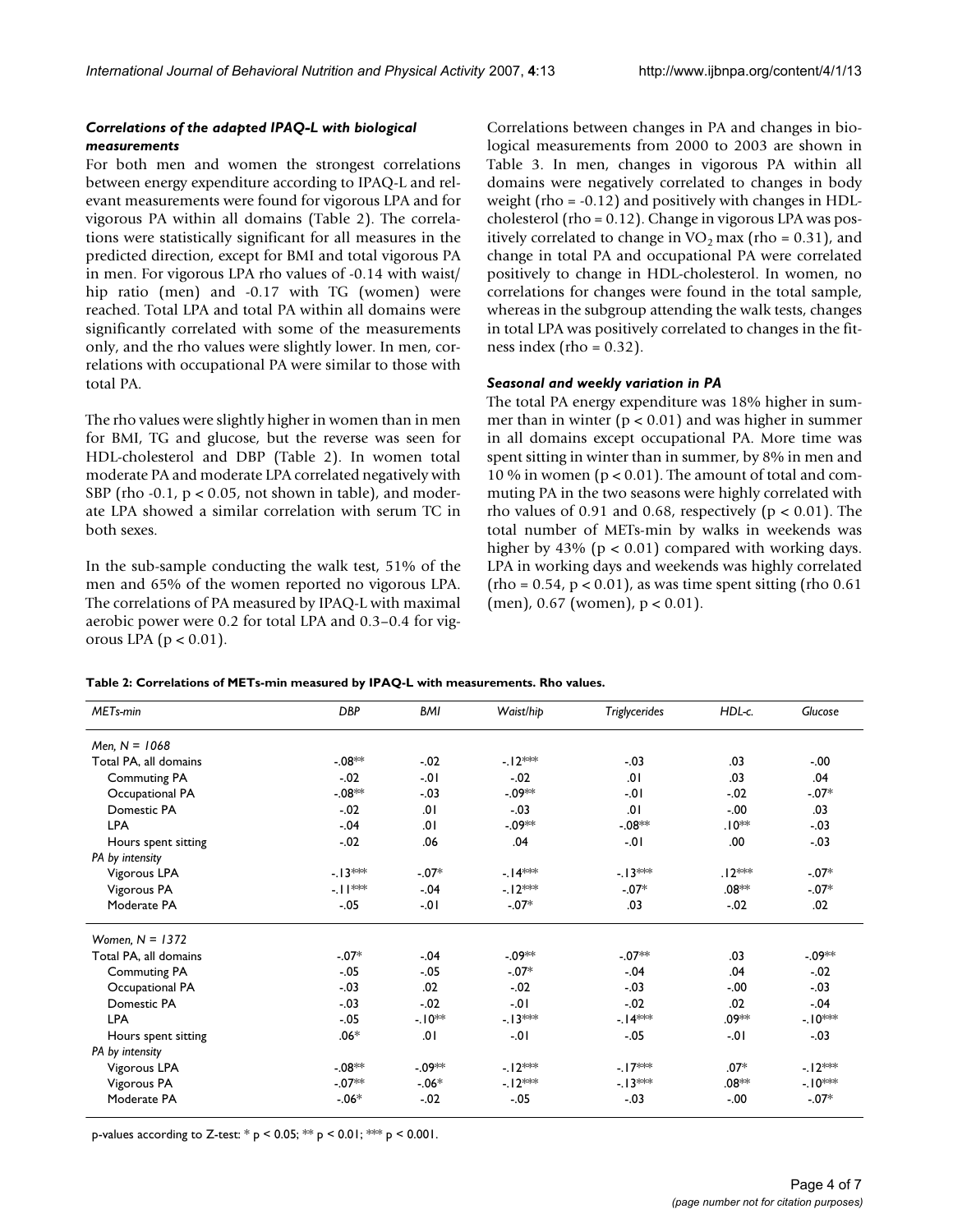| MET <sub>s-min</sub>                   | Weight  | <b>Triglycerides</b> | HDL-chol.          | Fitness index   | $VO2$ max |
|----------------------------------------|---------|----------------------|--------------------|-----------------|-----------|
| Delta values                           |         | Men, $N = 559$       |                    | $N = 45$        |           |
| <b>Total PA</b>                        | $-.06$  | $-01$                | $.10*$             | .19             | .20       |
| Occupational PA                        | $-.05$  | $-.05$               | .∣6 <sup>≭≉≽</sup> | $-.06$          | $-.05$    |
| <b>LPA</b>                             | $-.07$  | $.10*$               | .01                | .15             | .17       |
| Hours spent sitting<br>PA by intensity | .05     | $-.02$               | $-.07$             | .25             | .23       |
| Vigorous LPA                           | $-01*$  | .04                  | $-01$              | .28             | $.31*$    |
| Moderate LPA                           | .05     | $-0.09*$             | $-.01$             | $\overline{11}$ | .11       |
| Vigorous PA                            | $-12**$ | $-01$                | $.12**$            | .21             | ا 2.      |
| Moderate PA                            | $-.03$  | .00                  | .06                | .25             | .26       |
|                                        |         | Women, $N = 712$     |                    | $N = 55$        |           |
| <b>Total PA</b>                        | $-.04$  | $-.01$               | .039               | .03             | .12       |
| Occupational PA                        | $-.02$  | $-01$                | .03                | $-0.05$         | .10       |
| Domestic PA                            | .01     | $-.01$               | $-0.3$             | .16             | .18       |
| <b>LPA</b>                             | $-.02$  | $-0.01$              | $-.04$             | $.32*$          | .19       |
| Hours spent sitting                    | .08     | $-.07$               | .023               | 16.             | .09       |
| PA by intensity                        |         |                      |                    |                 |           |
| Vigorous LPA                           | $-.02$  | $-.07$               | .047               | .19             | .09       |
| Moderate LPA                           | .02     | .03                  | .053               | $-.25$          | $-14$     |
| Vigorous PA                            | $-.02$  | $-.05$               | .052               | .03             | .10       |
| Moderate PA                            | $-.03$  | .01                  | .024               | .03             | .10       |

**Table 3: Correlation of changes (delta values) in METs-min according to IPAQ-L with changes in measurements 2000–2003. Rho values.**

p-values according to Z-test:  $* p < 0.05$ ;  $** p < 0.01$ ;  $* p < 0.001$ .

#### *Absolute volumes of PA*

The absolute total PA volumes did not differ significantly by education for women. Men with low education reported higher total energy expenditure than men with high education due to more moderate PA (table 4). Subjects with high education reported the highest volumes of LPA for both sexes, and for women also of vigorous PA. The median total energy expenditure in men of non-western origin was 5158 (25–75 percentiles 1684–13870) METs-min, compared with 4248 (2027–9333) in western men. Non-western women reported PA of 5519 (1665– 15461) METs-min and western women 4232 (2282– 8498) METs-min. Non-western immigrants of both sexes reported less energy spent on LPA and less time sitting, but more energy spent at work compared with westerners.

#### **Discussion**

Total vigorous PA, vigorous LPA and total PA within all domains recorded by the Romsås in Motion Study version of IPAQ-L were consistently correlated with anthropometric and biological measurements in the baseline survey. The total energy expenditure was 18% higher in summer than in winter, and the correlation of total PA in the two seasons was high.

The correlation coefficients for IPAQ-L with relevant survey measurements were low with maximum rho values of -0.17. The most consistent and strongest correlations were found for vigorous PA, while total PA and moderate PA showed less consistent and weaker correlations. Domestic PA, sitting, commuting PA in men and occupational PA in women did not show any correlation of interest with relevant measurements.

A recent validity study in Sweden used the revised IPAQ-L version among 46 healthy volunteers and found correlations with rho values 0.25 for total PA with BMI and 0.21 for total PA with aerobic fitness measured by a sub-maximal treadmill walking test [5]. The lower correlations in our cohort may mainly be due to differences between the populations studied. Our study was done in low-income districts, the mean BMI values were nearly 27 kg/m<sup>2</sup>, and prevalence of obesity (BMI  $>$  30 kg/m<sup>2</sup>) was 37% in nonwestern women and around 20% in other subgroups [10]. In the Swedish study the educational level was above the national average and the mean BMI was 24 kg/m<sup>2</sup> [5]. In our subgroup of volunteers for the fitness test the correlations between vigorous PA and physical fitness were close to the findings in the Swedish study.

PA is known to be overestimated by any type of selfreport. This problem seems to be most pronounced for detailed PA instruments, for less intensive PA, and in populations with low absolute PA levels [2,3,11-15]. The 12 country study of IPAQ found a median value of 3699 METs-min in populations described as highly active [2]. In our study the median levels of PA exceeded 4000 METsmin and were even higher in non-western immigrants.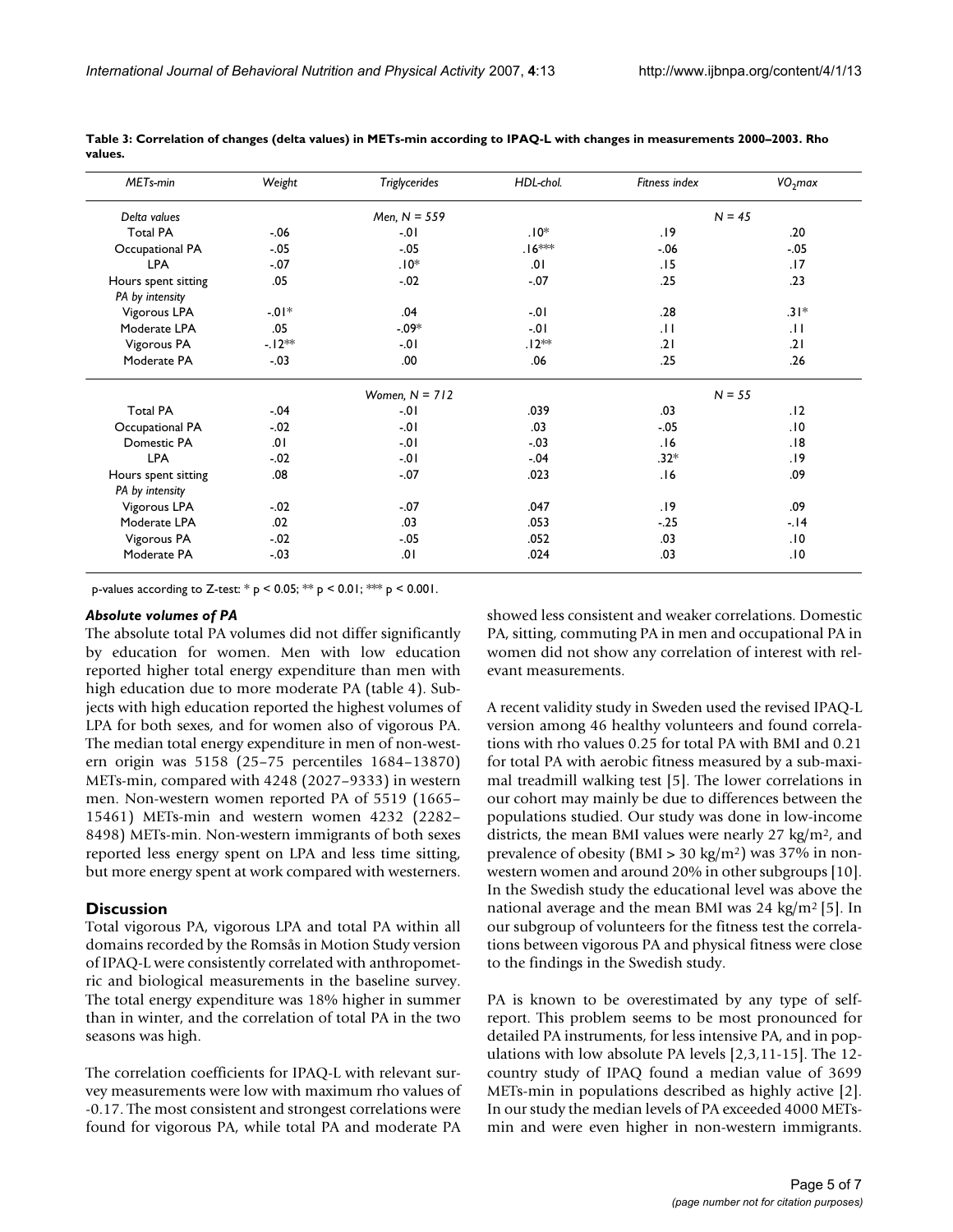|                     | Education $\geq$ 12 years |                      | Education < 12 years |                      |
|---------------------|---------------------------|----------------------|----------------------|----------------------|
| Men, $N = 1068$     | $\mathsf{N}$              | MET <sub>s-min</sub> | N                    | MET <sub>s-min</sub> |
| <b>Total PA</b>     | 577                       | 3976                 | 399                  | 5670*                |
| <b>Commuting PA</b> | 615                       | 363                  | 430                  | 366                  |
| Occupational PA     | 606                       | 289                  | 425                  | 440                  |
| Domestic PA         | 615                       | 420                  | 431                  | 495                  |
| Hours spent sitting | 616                       | 44                   | 435                  | 35 ***               |
| <b>LPA</b>          | 587                       | 1230                 | 431                  | 891 **               |
| PA by intensity     |                           |                      |                      |                      |
| Vigorous PA         | 609                       | 960                  | 425                  | 720                  |
| Moderate PA         | 583                       | 2520                 | 404                  | 3323**               |
| Women, $N = 1372$   |                           |                      |                      |                      |
| <b>Total PA</b>     | 624                       | 4533                 | 623                  | 4197                 |
| <b>Commuting PA</b> | 656                       | 471                  | 674                  | 406                  |
| Occupational PA     | 656                       | 53                   | 678                  | 0                    |
| Domestic PA         | 658                       | 757                  | 680                  | 945                  |
| <b>LPA</b>          | 634                       | 1389                 | 632                  | $1024$ ***           |
| Hours spent sitting | 661                       | 40                   | 683                  | 32 ***               |
| PA by intensity     |                           |                      |                      |                      |
| Vigorous PA         | 656                       | 480                  | 677                  | ∩**                  |
| Moderate PA         | 626                       | 3450                 | 626                  | 3561                 |

**Table 4: Absolute energy expenditure in METs-min according to IPAQ-L at baseline. Median values by sex and education.**

p-values according to Mann-Whitney tests: \*  $p < 0.05$ ; \*\*  $p < 0.01$ ; \*\*  $p < 0.001$ .

Our extra questions to account for seasonal variation, and also the intervention with overweight persons being encouraged to exercise, may have accentuated an overreporting. The low correlation of changes in PA with changes in relevant measurements among women is striking. A study found that women with hypercholesterolemia were more likely than men to under-report their dietary intake for reasons of social desirability [11]. PA may, similarly, be particularly prone to over-reporting among overweight women.

## *Other considerations*

Baseline correlations of IPAQ-L and relevant measurements were studied among survey participants for whom all data were available, constituting 36% of all inhabitants in relevant age in the study areas. The correlation of changes from 2000 to 2003 was studied in a subgroup containing 43% of the baseline study population and mixed concerning the intervention, and the correlation of IPAQ-L with physical fitness was assessed in a subgroup of volunteers in the intervention district. These differences are, however, considered not to be a major problem as long as we correlated individual baseline or delta values for PA and for the anthropometrical and biological measures.

We found that the mean waist circumference values differed somewhat between the project nurses, apparently due to variation in measurement method in cases with larger abdominal fat mass [16]. Also, the instruments used for blood pressure measurement showed some variance between them. Such problems make it less likely to detect true associations. The blood samples were taken non-fasting, but postprandial levels of glucose and serum lipids are increasingly recognized as metabolic indicators [17,18].

Nearly all participants started filling-in Q2 at the survey site, but most brought it home after around half an hour's work to finish. The problems most often noted considered the estimation of hours spent sitting and difficulties with referring the PA to the specific domains. Some persons excused themselves for having to mark low PA levels repeatedly and physically impaired persons would have liked to report their reason.

Our total experience supports the decision to abbreviate the IPAQ-L form [1]. If planning the intervention study today, in light of the present knowledge, we had probably chosen the revised IPAQ-L form and aimed at using a motion detector in a sample. Based on our findings one could, however, argue for measuring only the LPA in populations like the one we studied. The construct validity was by far higher for LPA than for PA in other domains, linguistic and over-reporting problems are known to increase with the size of the questionnaire, and the potential for increasing PA by intervention is probably higher for LPA than for PA in other domains.